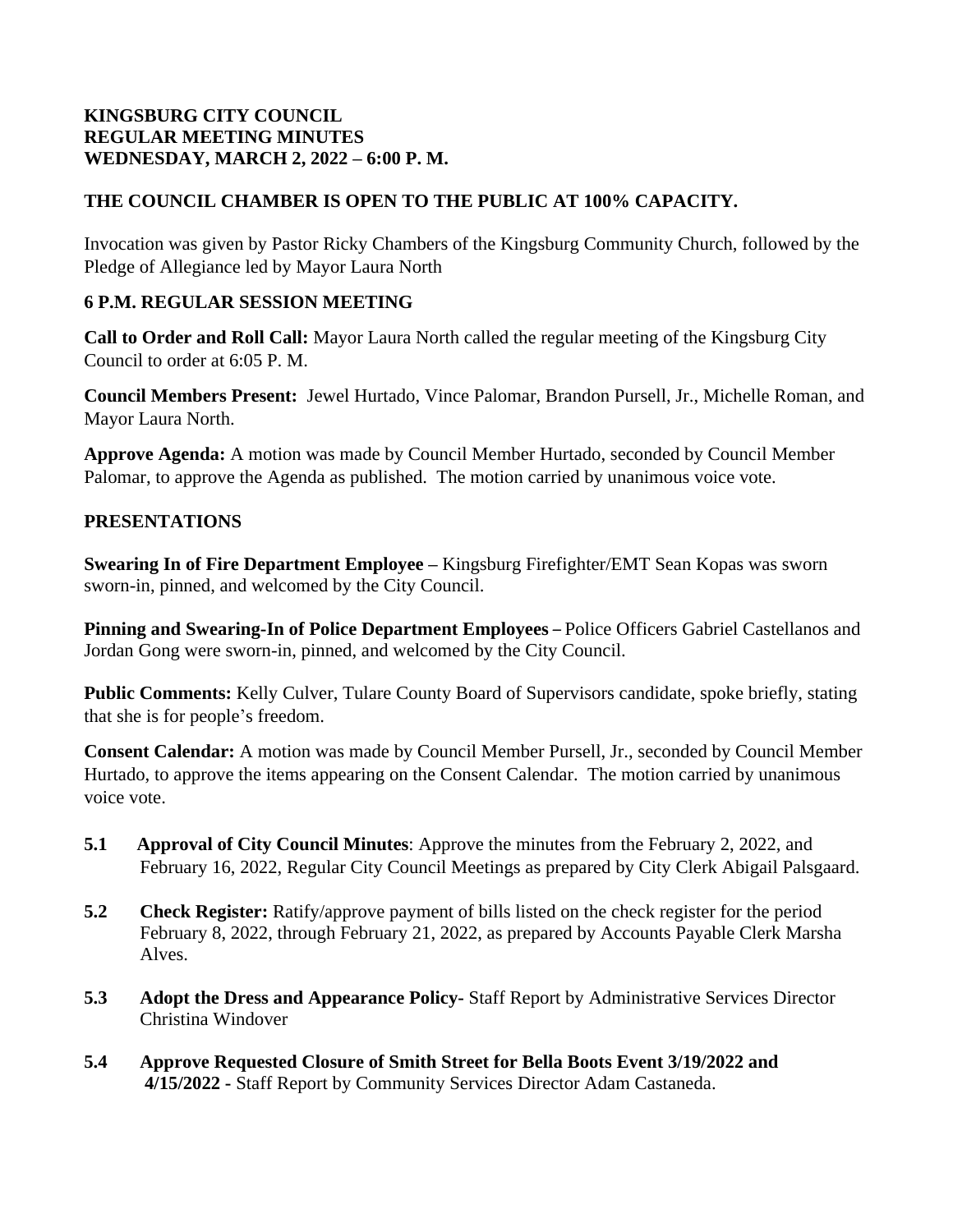# **REGULAR CALENDAR**

**Kingsburg Tri-County Hospital District Grant Policy** & **Grant Application Discussion-** Staff Report by Community Services Director Adam Castaneda.

**Presentation by Community Services Director Adam Castaneda**- Mr. Castaneda spoke about the new grant cycle, stating that the Board will focus on mental and physical health care, nutrition, exercise, and diabetes. May 1<sup>st</sup> is the deadline to apply.

Council gave direction that their priorities are the next phases of Athwal Park; grants regarding our parks and the regional sports complex; Senior Center kitchen and other things for seniors.

**COVID-19 Supplemental Paid Sick Leave Extension-** Administrative Services Director Christina Windover

*Sponsor: Administrative Services Department*

**Presentation by Administrative Services Director Christina Windover.** Mrs. Windover stated that on February 9, 2022, Governor Newsom reinstated 80 hours of Covid leave. There are some different regulations retro to January 1, 2022, that will be in effect until September 30, 2022. Council Member Pursell, Jr. thanked Mrs. Windover, stating that this is a lot, and it keeps on changing. He stated that Council recognizes staff's hard work. Council Member Palomar asked if they don't have proof, what happens? Mrs. Windover said that they will get the 40 hours, but not the additional 40 hours.

#### **Council Reports and Staff Communications**

**Community Services Commission** – Mayor North reported that they are not meeting this month.

**Public Safety Committee –** Council Member Palomar reported that they are meeting on Monday.

**Chamber of Commerce** – Council Member Pursell, Jr. stated that he has nothing to report.

**Economic Development Committee** – Council Member Roman reported that they have not met.

**Finance Committee** – Council Member Pursell, Jr. stated that he has nothing to report.

**Planning Commission** – Mayor North stated that she has nothing to report.

**South Kings Groundwater Sustainability Agency Joint Powers Authority (SKGSA)** Council Member Hurtado stated that she has nothing to report.

**Downtown Business Improvement District** – Council Member Hurtado reported that the Board voted to eliminate the vehicle traffic on alleys that open onto Draper Street. They discussed a website, photographers, and the Car Show.

**Council of Governments** – Council Member Roman stated that she has nothing to report.

**Council Member Reports** – Council Member Pursell, Jr. talked about opening ceremonies for youth baseball. Council Member Roman stated that Veronica Casareso is the new SFK interim Director.